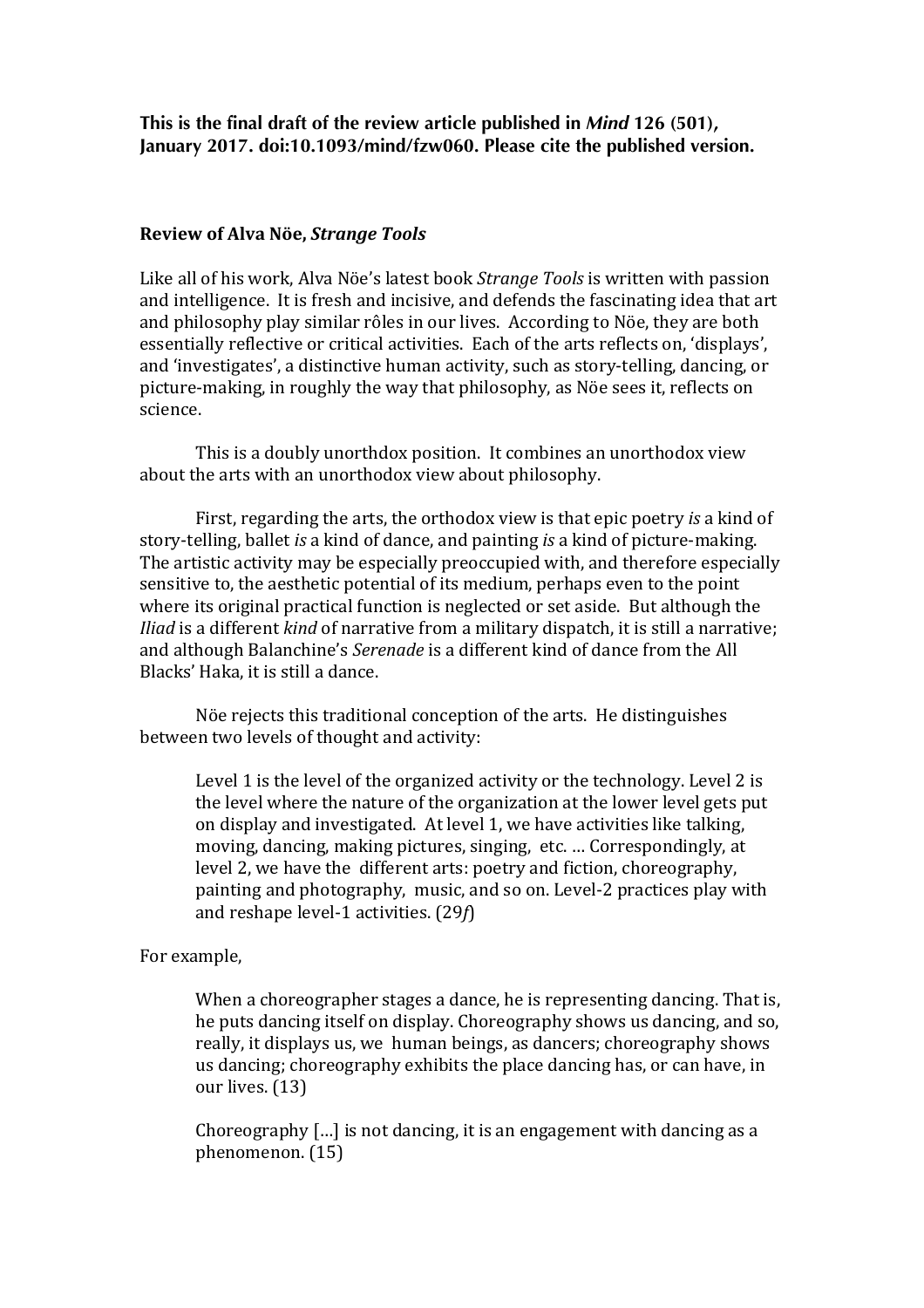Turning to philosophy, according to one traditional view, philosophy is the most fundamental, or alternatively the most general, part of science. For example, in Descartes's famous image, which appears in the preface to the *Principles of Philosophy*, the whole of science is like a tree: 'The roots are metaphysics, the trunk is physics, and the branches emerging from the trunk are all the other sciences.' In the twentieth century, Russell held that the propositions of logic are supremely general truths about the most pervasive features of reality, while Sellars made the almost comically vague but muchquoted claim that the aim of philosophy is 'to understand how things in the broadest possible sense of the term hang together in the broadest possible sense of the term.'

Again, Nöe rejects this conception of philosophy. He prefers the view that philosophy is a critical or reflective activity. This is not as radical a departure from tradition as Nöe's conception of the arts. In modern philosophy, Kant is its pre-eminent exponent, although Nöe's version of it owes more to Wittgenstein.

'Philosophy,' Nöe insists, 'is not just "more science."' (220) '[It] doesn't yield positive nuggets of information that you can take away and put to work in this or that area of your life, the way physics, mathematics, or economics does.' (115) He quotes Wittgenstein's remark in the *Tractatus*: 'The word "philosophy" must mean something which stands above or below, but not beside the natural sciences.' (4.111)

Putting these ideas about the arts and philosophy together, Nöe's view is that they are similar kinds of activity:

Philosophy stands to ... reasoning, argument, belief formation, and, crucially, the work of science in the same kind of relation that, say, choreography stands to movement and dancing, or painting as an art stands to picture-making activities as these flourish in our lives. (29*f*)

Both philosophy and choreography aim at ... a kind of understanding that, in Wittgenstein's phrase, consists in having a perspicuous representation —but they do it, so to speak, in different neighborhoods of our existence. (17)

I have some sympathy both with Nöe's conception of the arts, and with his conception of philosophy. I shall comment on them in turn.

First, regarding art, the distinction between level 1 activities and level 2 activities does not seem to me helpful, and to be fair, Nöe himself expresses some unease about it himself. He says that 'the idea that choreography is metadancing, or that art practices are, as I have been suggesting, metalevel, is too simple.'  $(30)$ Whatever else figurative painters do, they certainly make pictures; and whatever else Homer did, he did tell stories. So the idea that their work reflects on picturemaking without being picture-making, or reflects on narrative without being narrative, cannot be right.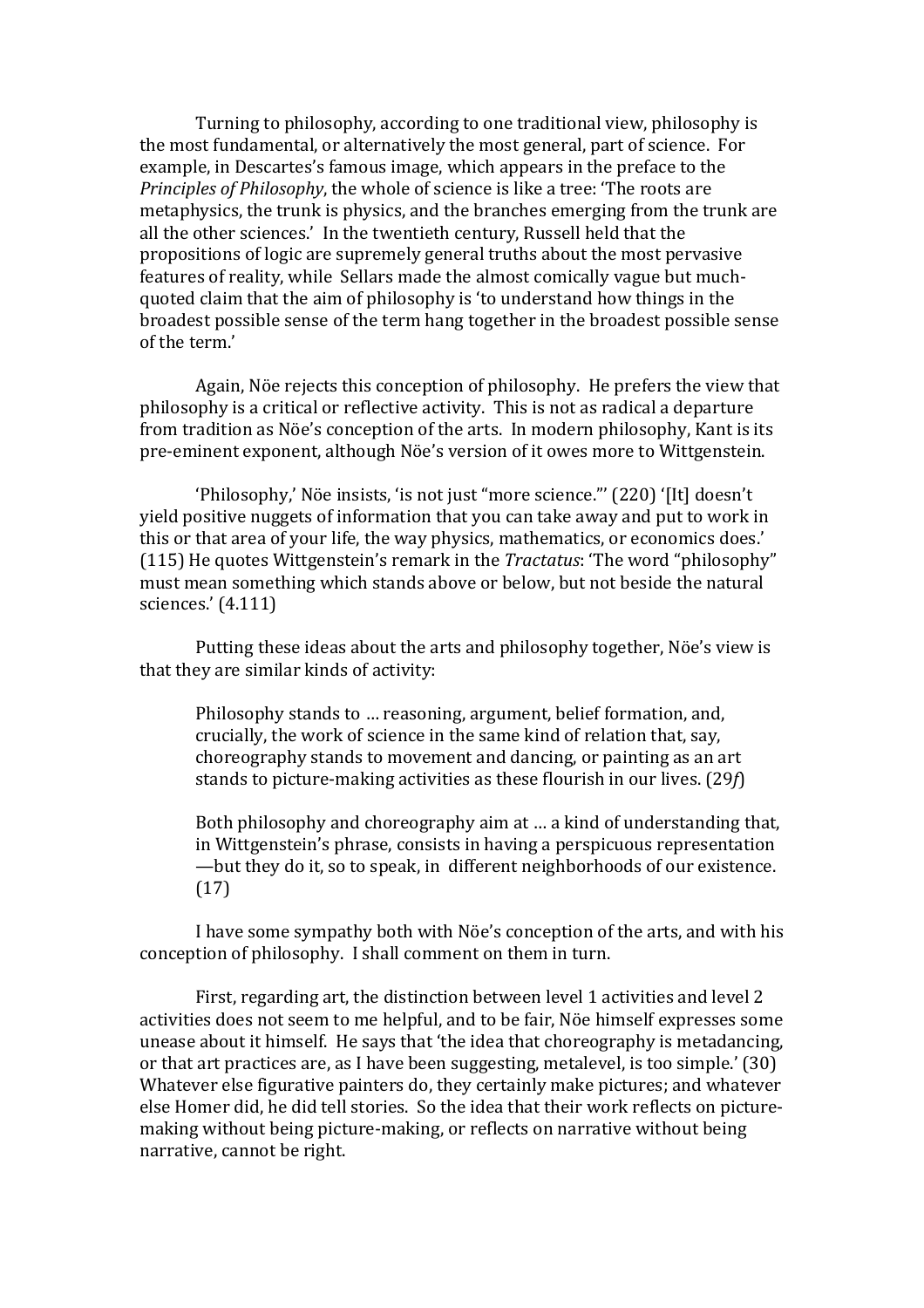But Nöe *is* right to suggest that artists, at least the artists who shape the artistic traditions they belong to, are bound to reflect critically on the medium in which they work, and often challenge established ideas about its potentialities and limitations. And this is not an accidental feature of the arts.

Every work of art communicates thoughts, feelings, and perceptions in a specific medium, with specific materials and techniques. And its interest and value as a work of art always depends on its sensitivity to the communicative possibilities of the medium—of the materials and techniques that it employs. So the practice of making art, at least when it is imaginative to some degree, necessarily involves reflecting on the nature of the medium, and on its expressive potential. This isn't just a feature of the subversive art of the twentieth century, it is a feature of art in every tradition, because it is part of what makes a practice of making pictures, or narratives, or dances, count as art.

(This reflective or reflexive nature is one important difference between art and science. For example, physics in C17th *was* simultaneously engaged in searching for the laws of motion and in searching for the right way to search for the laws of motion. But this isn't an essential and universal part of physics: physics since the eighteenth century hasn't had this dual nature.)

Nöe is so concerned to underline the importance of this aspect of art that he sometimes suggests that the whole purpose and meaning of art consists in this reflective and critical attitude to the artistic medium. 'A work of art', he says, using a phrase that gives the book its title, 'is a strange tool; it is an implement or instrument that has been denuded of its function. Art is the enemy of function, it is the perversion of technology. This is why architecture has a problematic standing among the arts.' (98)

This is surely an exaggeration. First, every or almost every work of art has a communicative function, and many works of art have other functions as well. So art is not an enemy of function, in any plausible sense of the phrase. Second, it is true that there is nothing intrinisic about buildings that makes them works of art. If the Vikings had done aesthetics, architecture would not have been included in the arts, but shipbuilding would.) But there have been times in the history of every civilization when buildings have been the most important artefacts that express values in a sensuous and symbolic form, and when painting and sculpture have been subordinated to architecture. So a theory of art that implies that architecture has a problematic standing among the arts is a problematic theory of art.

However, despite the exaggeration, works of art *are* strange tools, because they combine a communicative function with a peculiar absorption in the medium in which they communicate. The best image of this absorption, of its profound, and disturbing, power, is Shakespeare's image of the dyer's hand:

[...] my nature is subdued To what it works in, like the dyer's hand: Pity me, then, and wish I were renewed.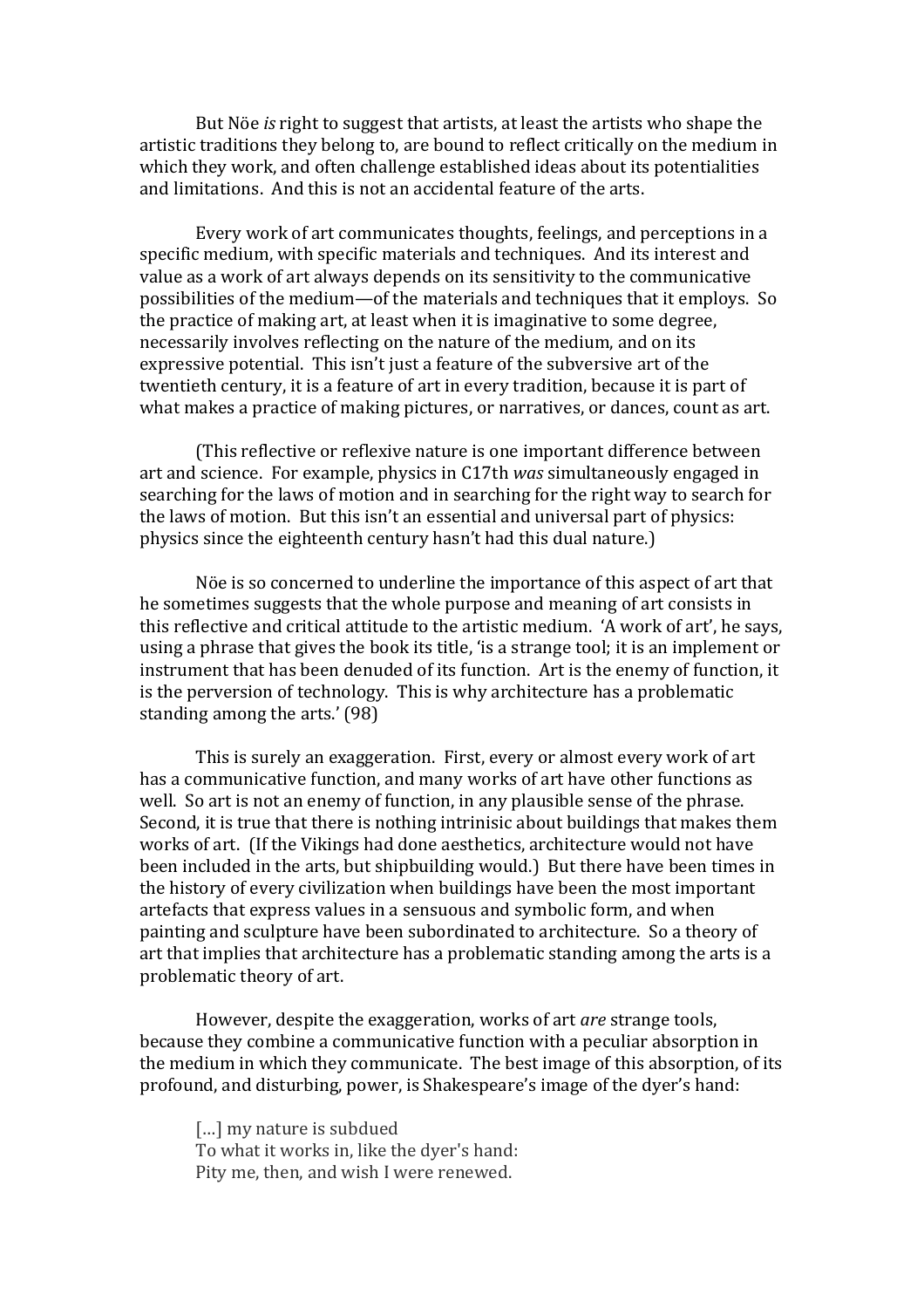Turning to philosophy, again I agree partly with Nöe's view. That is, I agree that philosophy is not the most fundamental or the most general part of science. And I agree that philosophy is a reflective and critical discipline. But unlike Nöe, I do not want to deny that philosophy is an integral part of natural science, just as I do not want to deny that painting *is* picture-making, and epic poetry *is* narrative. 

Nöe contrasts philosophy on the one hand with physics and mathematics on the other. As mentioned above, he says: 'Philosophy is not just "more science."' '[It] doesn't yield positive nuggets of information that you can take away and put to work in this or that area of your life, the way physics, mathematics, or economics does.' I think this is a mistake. In fact one good way to understand the place of philosophy in science is to compare philosophy and maths.

Is maths part of science? It is not hard to understand the reasons for saying no. Mathematical theorems are not proved or disproved in the way that scientific theories are confirmed or disconfirmed, by conducting experiments and making observations—with telescopes, microscopes, spectroscopes or the naked eye. Besides, maths is as deeply involved in other aspects of our lives as it is in science—in the closely related fields of finance and gambling, for example.

Nevertheless, there is an obvious sense in which maths is an indispensible part of science. Modern science is unimaginable without maths. Physical theories are formulated in mathematical terms, and the observations that confirm or disconfirm them are expressed in numbers. And maths is also part of science in a more general, cultural, sense, because it is pursued for the sake of enlarging knowledge and understanding, independently of the ways in which it can be used to solve practical problems.

However, the distinctive role maths plays in science has not always been properly understood. For example, it is a mistake to conceive of geometry, as Descartes did, as the most general science of matter, or to believe, as Kant did, that geometry and arithmetic are a priori bodies of knowledge about space and time. Maths is not one of the special sciences; it is not the most fundamental science; and it is not the most general science. Its special task is to explore, extend, codify and correct all of our thinking and reasoning about quantities and magnitudes. So it permeates every part of science where this kind of thinking and reasoning occurs, which today means every part of science. The Origin of *Species* and *The Descent of Man* may be the last scientific masterpieces which do not include any mathematical reasoning or mathematical ideas.

In my view, the relationship between science and philosophy is similar to the relationship between science and maths. Maths is and always has been largely constructive, whereas philosophy is and always has been largely analytical and critical. In other words, philosophy aims on the whole to understand, criticize and reform existing systems of concepts rather than to devise new ones. But like maths, philosophy is an a priori discipline. And like